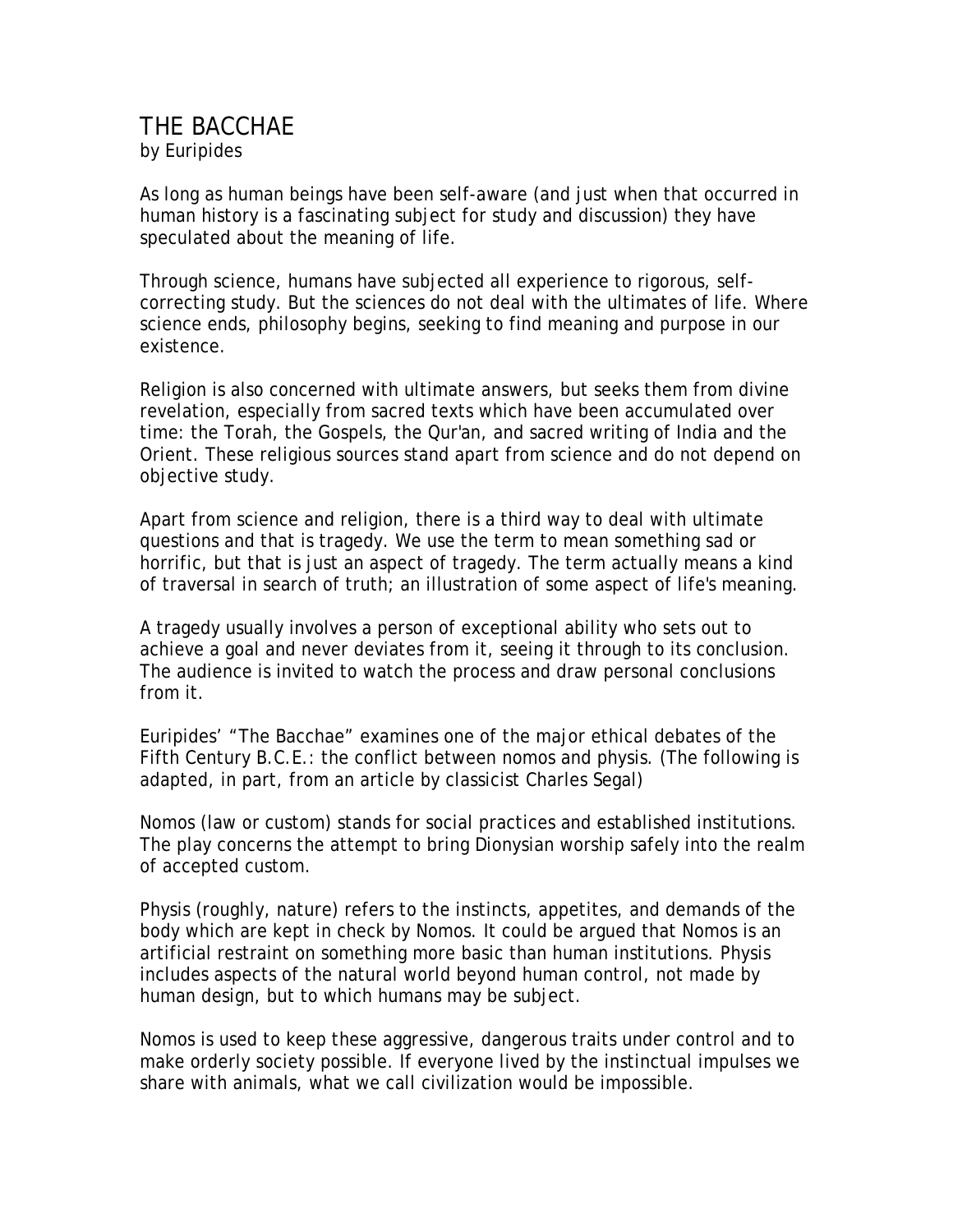In the play, Pentheus attempts to ban what he considers a dangerous religious rite for the good of the community. In doing so, he unwittingly unleashes its deeper, more dangerous characteristics. Religious ecstasy, when placed under constraint, may erupt in dangerous, even disastrous ways.

The Nomos-Physis dichotomy is just one aspect of this fascinating play, but it offers perhaps the most fruitful material for discussion. The end result of the actions of both Dionysus and Pentheus bring death and social upheaval to the city of Thebes. The god is no better than the man in this regard. Religion can be as savage in its expression as human institutions.

Dionysus may be viewed as the god of Letting Go. Again and again in the play, he is cited as The Releaser, one who liberates humans from the mundane restraints of life through wine, singing, dancing, and illusion-inducing power of the mask and theatre.

But to what extent may one release oneself from the safety of those rules and conventions which constitute an orderly and balanced society? How much of one should we give up for the other?

As do all tragedies, "The Bacchae" elicits these and other thoughts, which is why watching and contemplating such plays helps us come to an understanding of what it means to be human.

This play is a frightening study of the beauty and horror of religious ecstasy. It sets in opposition life in nature and life in a cosmopolitan setting. It prompts the question of what lies beneath the constraints of civilization and what good and painful things can happen when we free ourselves of those constraints.

It also presents an ancient view of the gods as coldly indifferent to the sufferings of humanity, jealous of their prerogatives, and unspeakably cruel in their punishments. It has been said that none of the characters in this play, divine or human, come off well.

Some commentators consider this work Euripides' savage, embittered valedictory to the world as he saw it.

\* \* \*

The god Dionysus begins the play's prologue in the shape of a handsome, young man. He announces that he has come to introduce his worship and rites to Thebes, the city and land of his mother, Semele. He tells of his conception by Zeus, the father of the gods, and how Semele tricked Zeus into revealing himself. The sight destroyed her, but the unborn baby was saved and placed in his father's thigh, from whence he was born.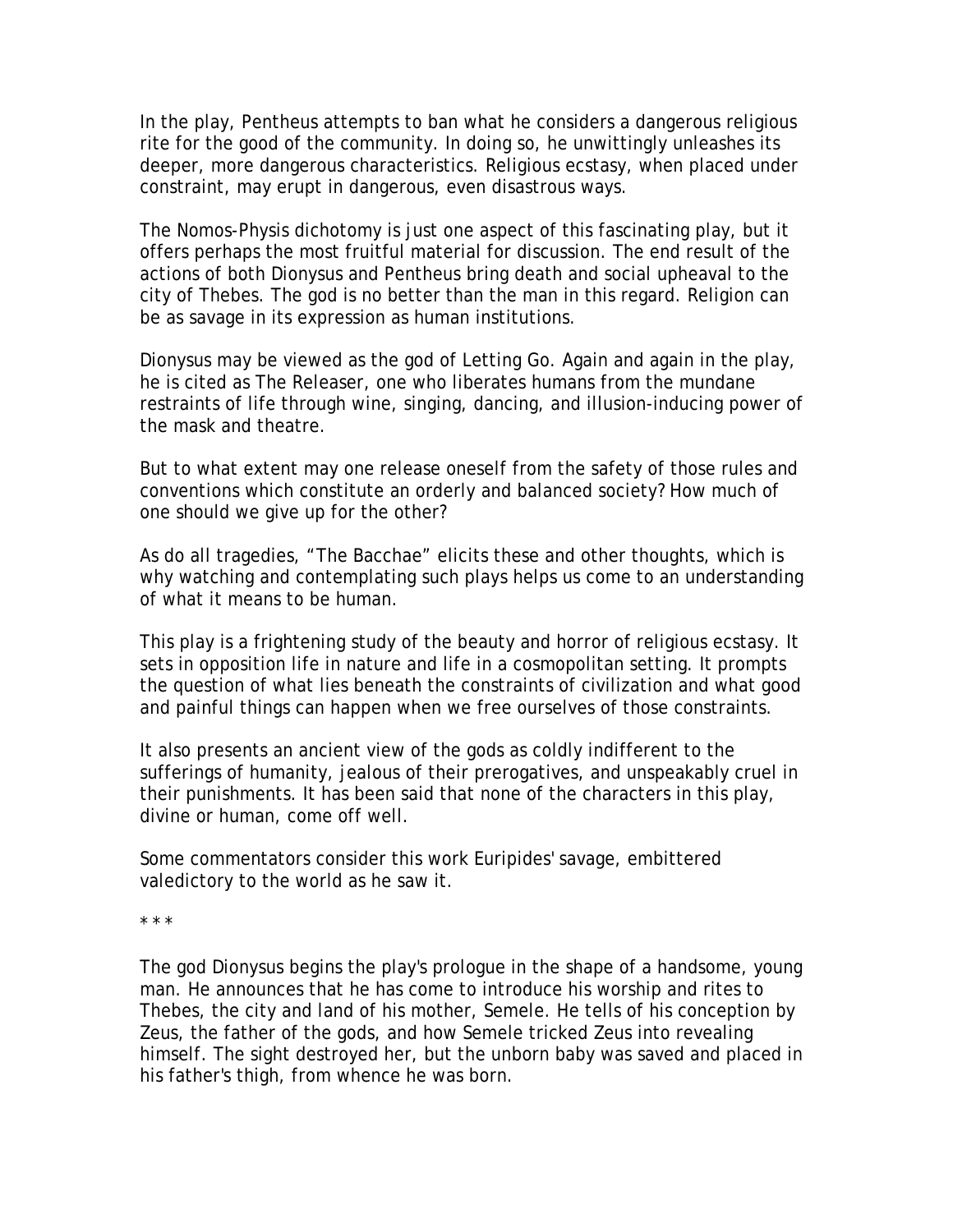Thebes is now ruled by Pentheus, son of Agave, who is sister to Semele. He received his authority from Kadmus, father of Semele and Agave. Dionysus makes it clear that Pentheus must accept his worship and he summons his followers, women of Asia, to enter the city and assist him.

The chorus dances in, singing a hymn to Bacchus (Dionysus), detailing his attributes and the service due him.

Scene One introduces, Kadmus, former ruler of Thebes, and the aged hermaphroditic prophet, Teiresias. Both have dressed in faun skins in order to join in the Bacchic rites outside city walls. Pentheus enters and scolds the two old men for their foolishness, declaring that the story of Semele giving birth to a god is a fiction. He is furious that his mother has also joined the bacchantes. Teiresias lectures Pentheus on the need to give all the gods their due, but the young king has decided to have the man who is preaching this new religion (Dionysus in disguise) arrested.

The chorus sings Ode I, which warns that Pentheus' behavior is wrong and dangerous. They end with further praise of Dionysus.

In Scene II, the disguised Dionysus in brought before Pentheus in chains. After a fruitless argument, Pentheus sends Dionysus to prison.

In Ode II, the chorus again praises Dionysus and gives ominous hints of the danger in which Pentheus has placed himself.

An earthquake opens Scene III and Dionysus walks out of the palace, free and unfettered. He tells the chorus how easily he deceived his captors and walked to freedom.

Pentheus races from the palace, furious and upset. He sees Dionysus and threatens him again, but a messenger interrupts. He has come from the slopes of Mount Kithairon where he has seen the women in their Bacchic rites. At first, the crowd was peaceful, causing milk and honey to gush from the ground, suckling young animals as if they were babes. But men, observing the rites, decided to capture Agave and return her to the king. At this point, the women went wild, tearing apart with their bare hands all living things they encountered. The messenger escaped to bring the king this fearful news.

It is worth interrupting at this point to emphasize that these Bacchic rites of wild, orgiastic ecstasy have nothing to do with sex. That's what modern audiences would assume, but Euripides goes out of his way to demonstrate otherwise.

Pentheus decides to summon his army and move against the women. But Dionysus stops him with a temptation: how would he like to spy on the women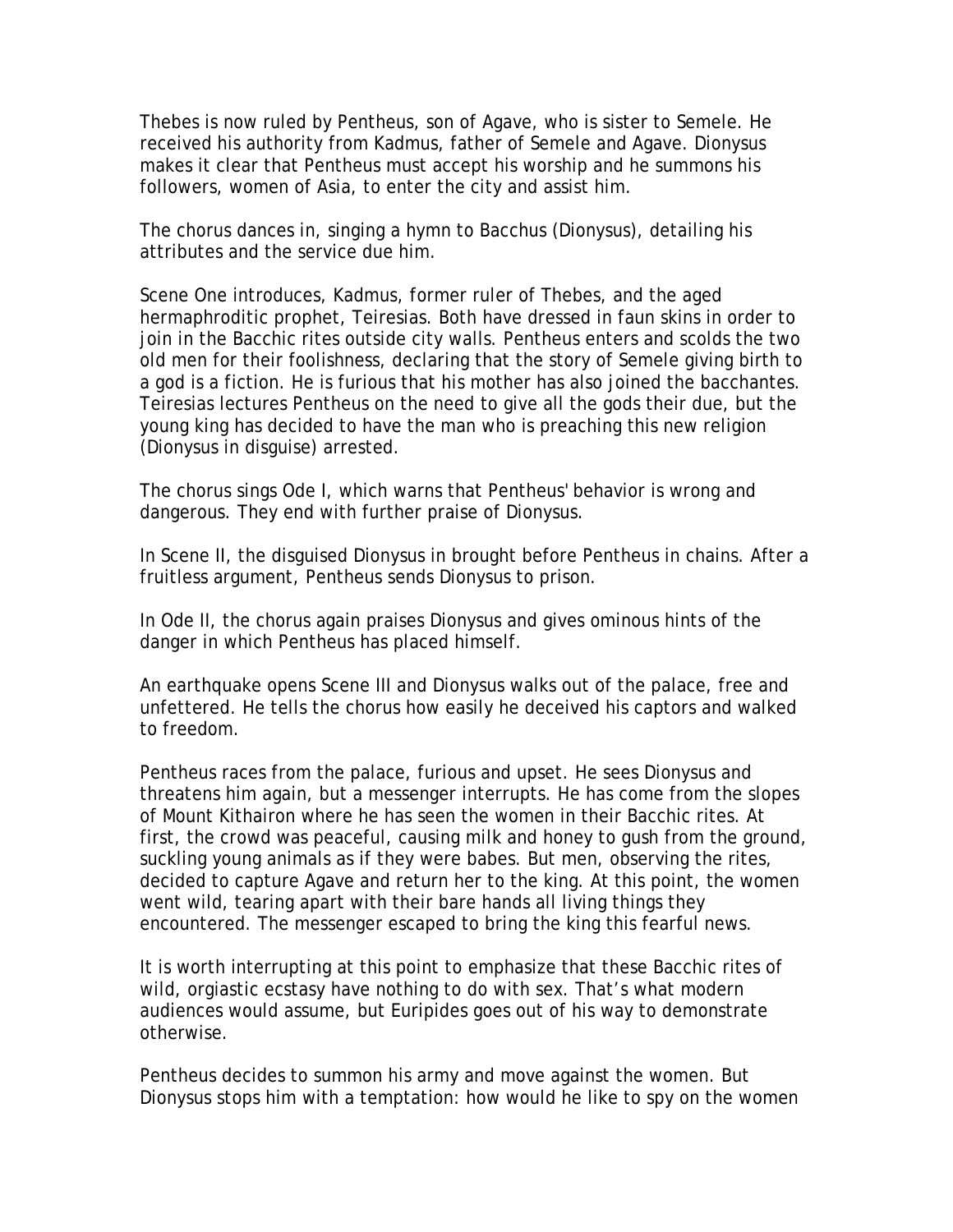in their revels? Pentheus succumbs and goes into the palace. Dionysus follows to effect the king's transformation.

The chorus speaks of wisdom and submission to the gods in Ode III.

Scene IV opens with Dionysus summoning Pentheus from the palace. He has dressed the king in a gown and made him up to look like a woman. He then leads the submissive king off to witness the revels.

The chorus cries out for vengeance in Ode IV.

A second messenger enters in Scene V to tell of the king's fate. In order that Pentheus might see better, Dionysus bends a tall tree to the ground and sets the king upon it. As he rises in the air, he is spied by the women who charge him and bring him to the ground where his mother, Agave, tears him apart with her bare hands, thinking it is some beast she has killed. She is returning to the city with Pentheus' head impaled on a thyrsos, a rod covered with ivy.

The chorus exults in their victory over Pentheus in Ode V.

Agave enters, bearing her trophy, calling on the women to celebrate with her. Kadmos follows, with the gathered remnants of his grandson's body. Slowly, he brings Agave out of her trance. When she sees Pentheus' head, she screams in terror.

Dionysus then appears on top of the palace and orders Agave to leave the city. He tells Kadmos that he and his wife, the goddess Harmony, will be turned into serpents and driven forth as well. But they will be redeemed by the god Ares, Harmony's father, later on. Kadmos pleads for mercy, but Dionysus is unmoved: "I am a god; you have offended me."

The chorus leaves the stage, singing of the gods' mysterious ways.

## **Euripides**

Euripides was born between 480 and 484 B.C.E., mostly probably on the island of Salamis. He was the son of Muesarchus (or Muesarchides) and grew up in a well-to-do family. It's likely that his mother was of a prominent family; Aristophanes' joke that she was a greengrocer was funny because it so far off the mark.

Little is known of his life, apart from the fact that he began his professional career as a painter. He was moderate in his views, but did not take an active part in public life as did Aeschylus and Sophocles. Commentators speculate that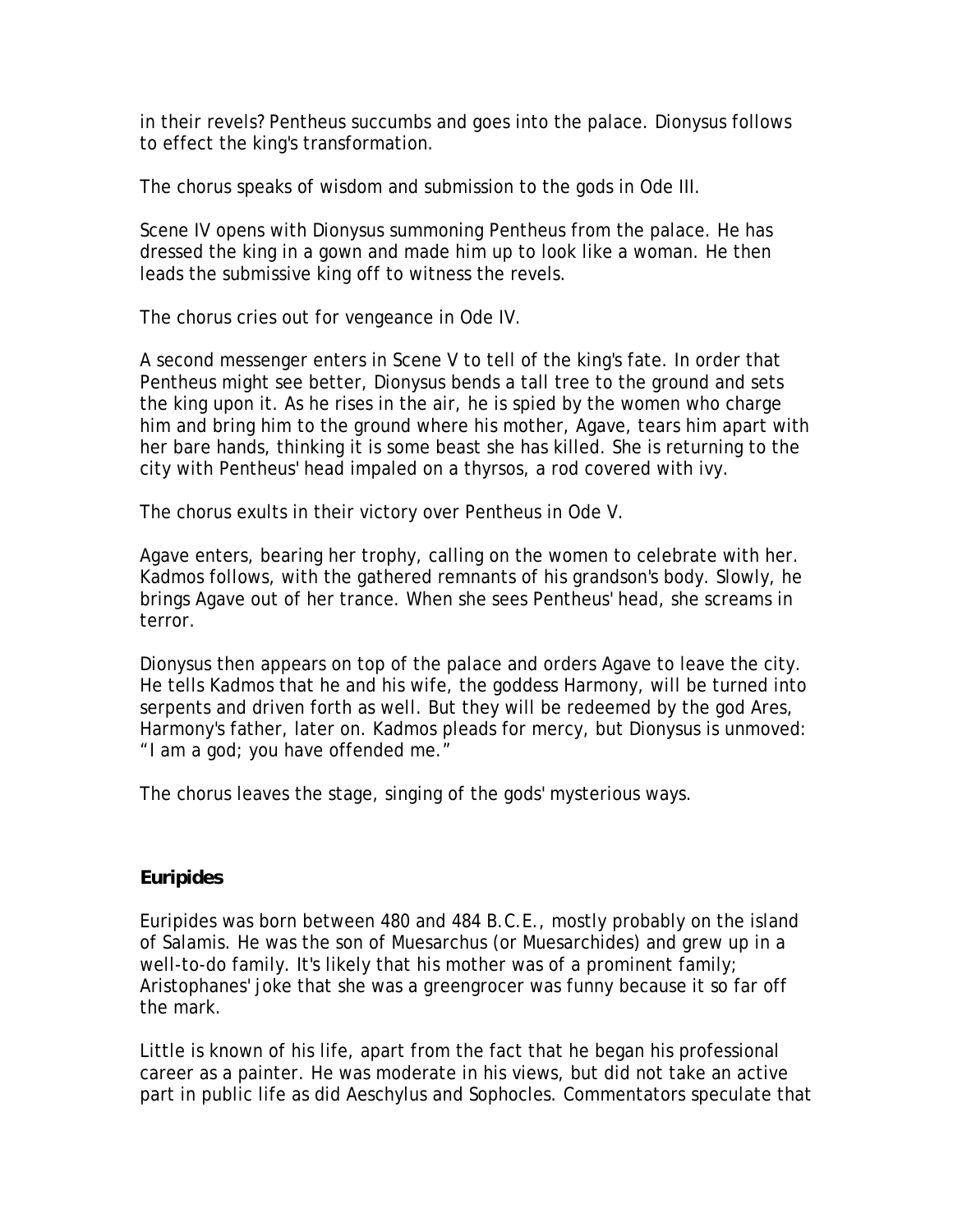he was morose and deduce from his plays that he was a misogynist. These are simply guesses. We rather admire him for the prominent role he gives to women in his plays. His contemporaries thought it scandalous.

Certainly he was interested in philosophy and the issues of his day. Although from the same period as Sophocles, his tragedies seem to be from a different age. His plays focus on individuals, ideas, and passions rather than on community. During his lifetime he aroused great interest and great opposition. In 408 B.C.E. he visited the court of Archelaus, King of Macedon, and died there around 406/407 B.C.E. Sophocles is said to have dressed the chorus of his next play in mourning as a tribute.

Euripides was the third of the classic Greek playwrights and author of some 90 dramas, only 19 complete scripts of which survive. Little regarded in his lifetime, he became extraordinarily popular after his death and his plays were often revived. At the beginning of his career, he wrote formal tragedies, but gradually his stories evolved into hybrid forms.

While his plots were popular and exciting, he sometimes achieved his effects at the cost of consistent character development. He devised involving stories, but often solved them quickly by having a god intervene at the end of the play.

(The term for this is "deus ex machine" - a Latin phrase meaning. literally, "the god from the machine." This comes of the practice in Greek theatre of having the god appear above the building at the rear of the stage area and coming down in some kind of hoist.)

He was awarded first prize only five times, the last coming after his death. This final prize was for "The Bacchae".

Euripides' surviving plays:

Alcestis Ion Andromache Iphigenia in Aulis The Bacchae Iphigenia in Taurus The Children of Herakles Medea The Cyclops (a satyr play) Orestes Elektra The Phoenician Women Hecuba Rhesus (possibly by someone else) Helen The Suppliant Women Herakles The Trojan Women Hippolytus

You might note the sequence of plays beginning with "Hecuba" and ending with "Iphigenia in Taurus." These seven plays were part of a complete collection of Euripides' works and have survived by chance.